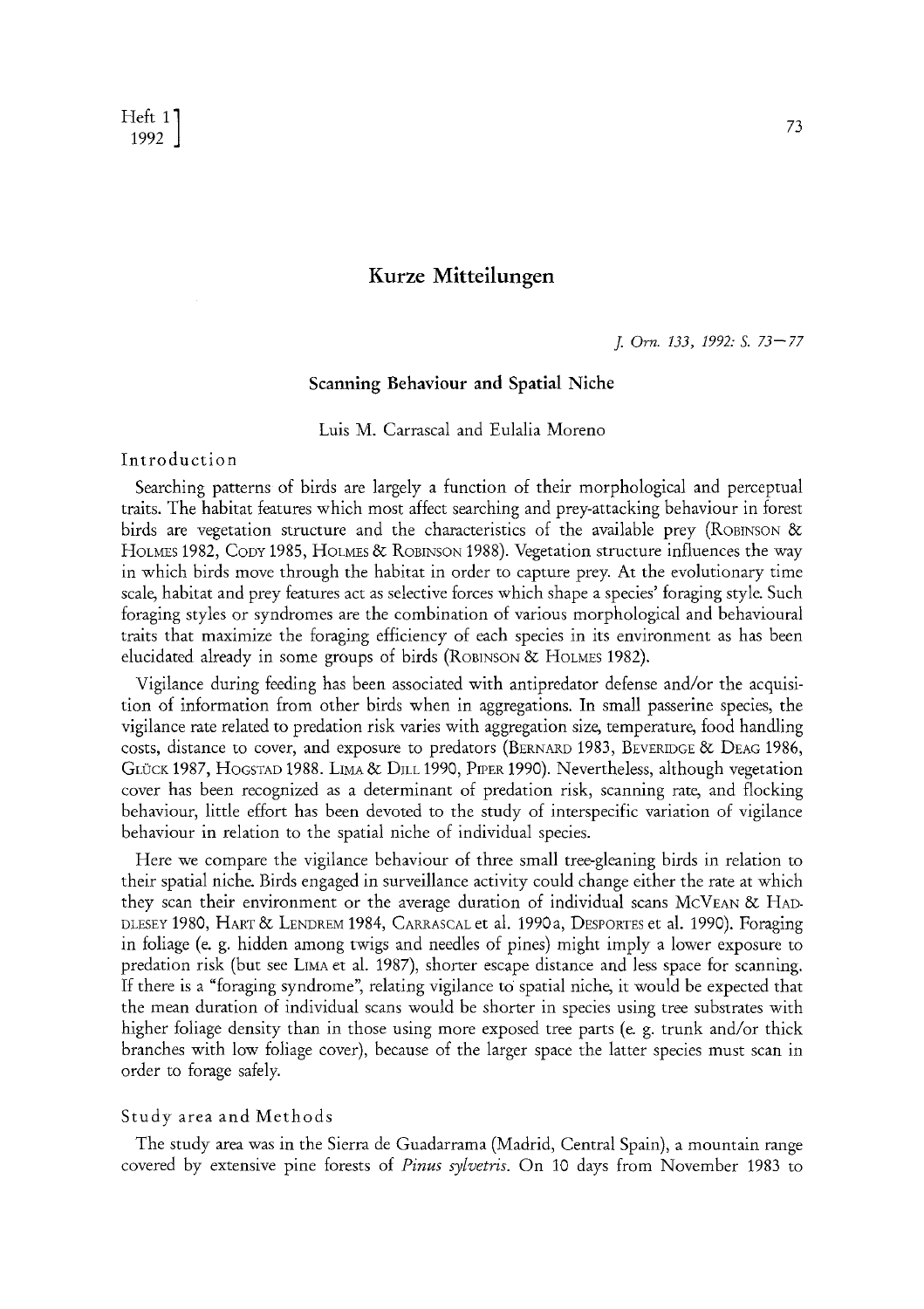

Fig. 1. Percentage use of foraging substrates by Coal Tit, Crested Tit and Nuthatch.

133

February 1984, we sampled the use of the space (five substrates) by the bird species belonging to the tree-gleaning guild of a forest (Siete Picos) located at 1700 m a. s. 1. Point samples were taken at 30-s intervals with no more than six records for each individual bird, a maximum of three records for the same tree. This sampling procedure provided statistically independent records (CARRASCAL 1983).

During autumn-winter 1989/90 we surveyed the vigilance behaviour of the members of this foraging guild at feeders located at the Estaci6n Biogeol6gica de El Ventorrillo (a mixed forest of *Pinus sylvestris;* 1500 m a. s. 1., Sierra de Guadarrama). The feeders were specially designed boxes, 20 xll cm in size, made of wood except for one side which was covered by a 4.8 mm mesh plastic net allowing bits access to food (peanuts). They were hung from the middle of an "average pine branch" (equivalent to Branches in Figure 1). Only the Coal Tit *(Parus ater),*  Crested Tit *(R cristatus)* and Nuthatch *(Sitta europaea)* used the feeders. Seven Coal Tits, 7 Crested Tits and 8 Nuthatches were captured and colour-banded. Mean number of records per individual per day was 0.32.

The number of scans and scan duration while feeding on boxes were recorded while individuals were foraging alone (to avoid flock size effects). Only records from visits to the feeders lasting more than 30 seconds were used in analyses. We considered that birds were scanning when they raised the tip of the beak to eye level or higher (see HOCSTAD 1988 for a similar methodological approach). Data were log- or square root arcsin-transformed prior to the use of ANOVAs (SOKAL & ROHLF 1981).

### Results and Discussion

All three species used the ground very seldomly but differed significantly in the use of tree substrates  $\chi^2$  = 527, 6 d. f., p <0.001; Fig. 1). In a gradient of exposure to predation risk the position of the three species was (from lower to higher) Coal Tit < Crested Tit < < Nuthatch.

While feedling on boxes, vigilance rate (seconds spent vigilant per minute feeding) did not differ among the species studied ( $F_{2,79}$  = 0.89, p = 0.4, Tab.). Nevertheless, mean scan duration was significantly higher in the Nuthatch than in Crested and Coal Tits ( $F_{2,79} = 12.82$ , p <0.001). Mean scan duration and scan frequency (number of scans per minute feeding) covariated significantly (ANCOVA:  $F_{1,77}$  = 22.35, p <0.001); scan frequency did not differ between the three species when the effect of scan duration was excluded ( $F_{2,77}$  = 1.69, p  $>0.1$ ). The percentages of short scans (<1 s) and long scans ( $>3$  s) differed significantly between the three species, the proportion of short scans being higher in the Coal Tit than in Crested Tit and Nuthatch (Fig. 2,  $F_{2,79} = 10.67$ , p <0.001), whereas Nuthatches showed a higher proportion of long scans than Crested and Coal Tits ( $F_{2,79} = 6.96$ ,  $p = 0.002$ ).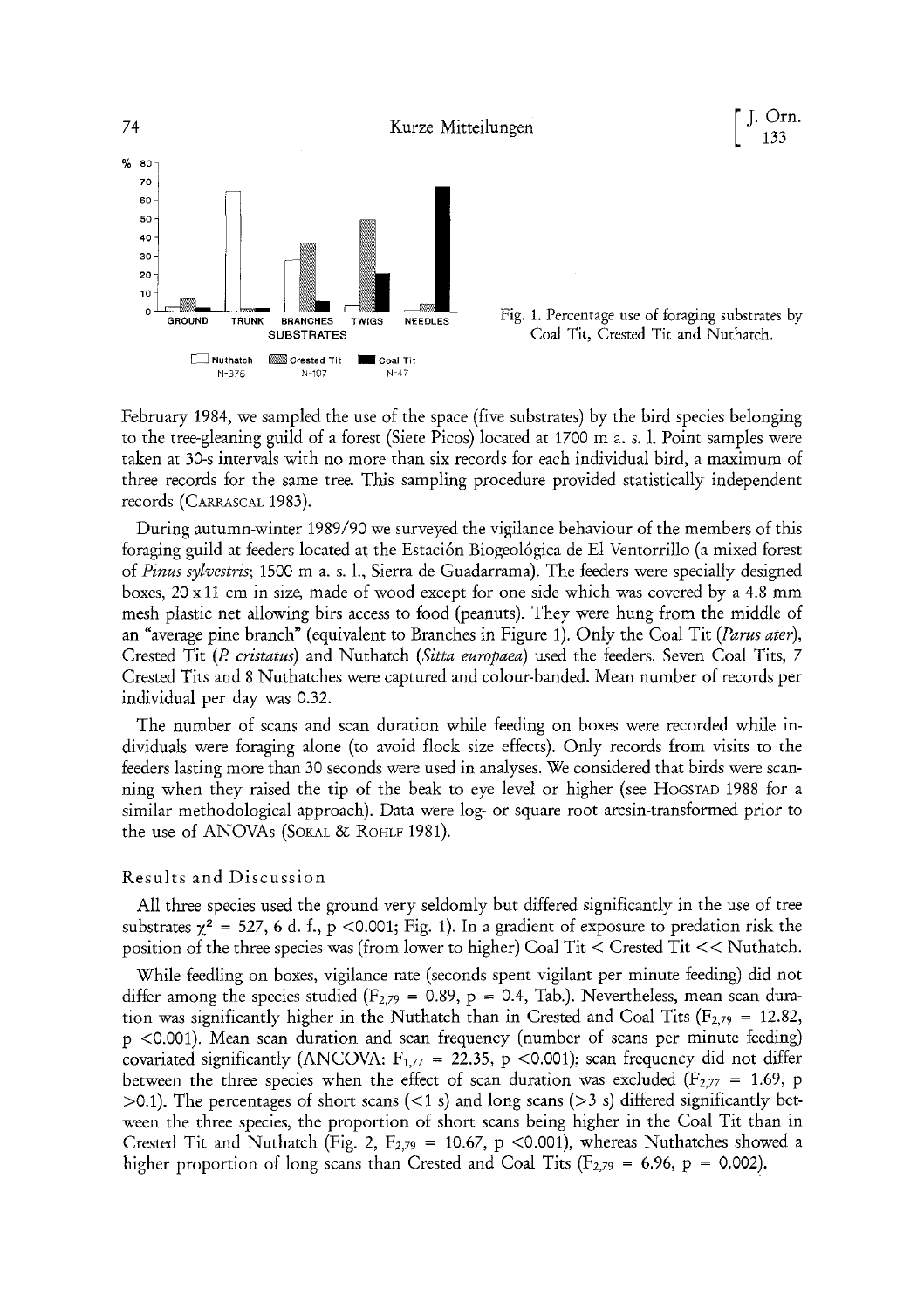|              | vigilance rate |      | scan duration           |      |    |
|--------------|----------------|------|-------------------------|------|----|
|              | $\overline{x}$ | se   | $\overline{\textbf{x}}$ | se   | n  |
| Coal tit     | 16.7           | 1.73 | 1.20                    | 0.17 | 27 |
| Crested Tit  | 20.6           | 2.38 | 1.28                    | 0.18 | 27 |
| Nuthatch     | 20.9           | 0.26 | 2.42                    | 0.26 | 28 |
| $F_{2,79}$   | 0.89           |      | 12.82                   |      |    |
| $\, {\bf p}$ | 0.415          |      | << 0.001                |      |    |

Mean  $(\bar{x})$  and standard error (se) of vigilance rate (s vigilant per min feeding), and mean scan duration (s) for tree-gleaning species.

The similar vigilance rates provide evidence that the three bird species experienced the same level of predation risk in experimental trials; however, each species attained vigilance rate in a different way. Nuthatches which foraged in the most open parts of the tree, scanned less often but with longer individual scans whereas Coal Tits, which used substrates with higher vegetation cover, showed shorter, more frequent scans. Crested Tits foraged in substrates with intermediate vegetation cover, and showed intermediate levels for the two surveillance variables. It appears, therefore, that at the interspecific level, mean scan duration and scan frequency were intimately related to the amount of protective cover provided by pine foliage in each foraging substrate.

The inverse relationship between vegetation cover and mean scan duration could be related to the smaller surrounding area in which to search for predators from the foraging site. In open substrates, such as the trunk, the space from which an attack may come is larger than when foraging among pine foliage Predator detection in larger surrounding area should require a longer time for a correct evaluation of the risk, and therefore, longer individual scans. Visual obstructions can also affect the vigilance patterns of bird species (METCALFE 1984, LIMA 1987). Although obstructions provided by foliage reduce the space a bird must search, they also allow predators to initiate attacks closer to a potential victim. So birds foraging in foliage should increase vigilance frequency to continuously asses changes in predation risk due to an approaching ambush predator.

These results suggest that each species displays a vigilance pattern related to the spatial niche it occupies. Such pattern might emerge from the interaction between scan frequency and scan duration, in relation to the space a bird must survey and the protection offered by the surroundings. This "vigilance-spatial niche" syndrome adds to those niche-morphology and niche-prey



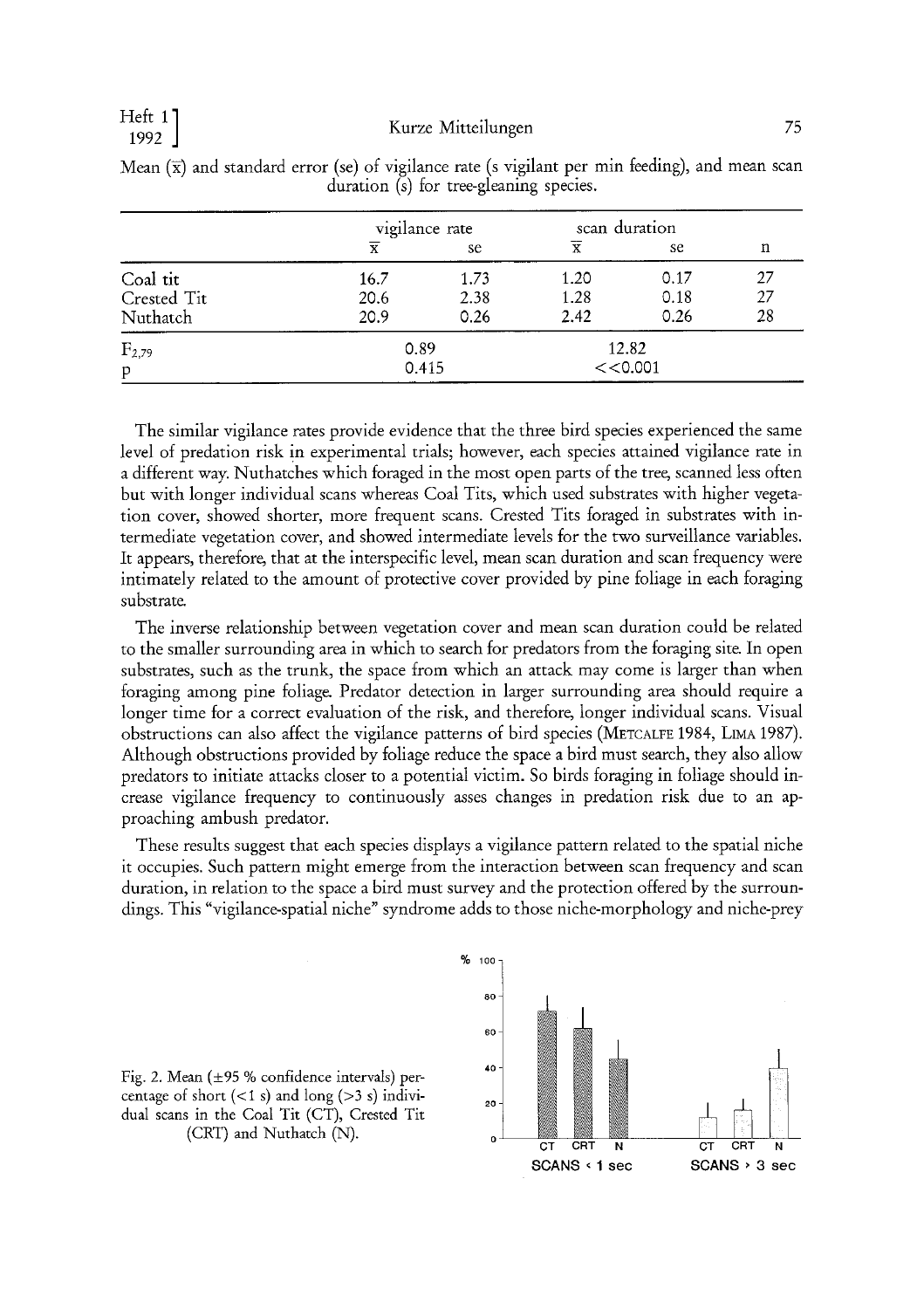# 76 Kurze Mitteilungen  $\left[ \begin{array}{c} J. \text{ Orn.} \\ 133 \end{array} \right]$

characteristic interactions already demonstrated (MILES & RICKLEFS 1984, WINKLER & LEISLER 1985, HOLMES & ROBINSON 1988, CARRASCAL et al 1990 b, SHERRY 1990). Foraging constraints (e. g. morphology related to locomotion or prey handling) which reflect selective pressure during evolutionary history, determine where birds search for and capture food (ROBINSON & HOLMES 1982, HOLMES & ROBINSON 1988), and within this limited range of conditions (realized niche) some patterns of "vigilance-use of space" emerge.

We are very grateful to J. BENZAL for support the field work. M. Díaz, P. Díaz, R. MÁRQUEZ and R. JOHNSTON gave US many helpful suggestions on earlier drafts of this paper. An anonymous reviewer improved the original manuscript. This study was supported by DGICYT projects PB88-0041 and PB88-0389 of the Spanish Ministerio de Educación y Ciencia.

## Summary

The scanning behaviour of three small tree-gleaning passerines (Nuthatch, Coal Tit and Cresated Tit) was investigated in relation to their spatial niche by observing vigilance while feeding on artificial feeders under controlled conditions. Coal Tits which forage in substrates with denser vegetation cover, showed shorter, more frequent scans than Nuthatches, which usually forage in open substrates. Our results suggest the existence of a foraging syndrome relating the vigilance pattern to the spatial niche of a species, which probably results from the interaction between scan frequency and scan duration in relation to the space a bird must survey for predators and the protection offered by the surroundings.

## Zusammenfassung

An drei kleinen, Bäume nach Nahrung absuchenden Singvögeln (Kleiber, Tannenmeise, Haubenmeise) wurde das Suchverhalten in Beziehung zur räumlichen Nische untersucht. An künstlichen Futtergeräten wurde unter normierten Bedingungen die Aufmerksamkeit registriert, die die nahrungssuchenden V6gel der Umgebung schenkten. Bei Tannenmeisen, die in dichterer Vegetation nach Nahrung suchen als Kleiber, sind die Phasen der Nahrungssuche kürzer und häufiger. Dies deutet auf ein Syndrom des Verhaltens, das ein Zeitmuster der Kontrolle der Umgebung mit der räumlichen Nische einer Art in Beziehung bringt. Dieses Muster entsteht vermutlich aus dem Zusammenwirken von Häufigkeit und Dauer der Phasen der Nahrungssuche auf dem Substrat mit der Größe des Raumes, den ein Vogel nach Feinden zu kontrollieren hat, sowie der Deckung, die yon der Umgebung angeboten wird.

## Literature

BARNARD, C. J. (1983): Animal Behaviour. Ecology and Evolution. Beckenham. • BEVERIDGE, E M., & J. M. DEAG (1986): The effects of sex, temperature and companions on looking-up and feeding in single and mixed species flocks of House Sparrows *(Passer domesticus),* Chaffinches *(Fringilla coelebs)*, and Starlings *(Sturnus vulgaris)*. Behaviour 104: 303–320. • CAR-RASCAL, L. M. (1983): Anfilisis comparativo de cinco sistemas de muestreo del uso del espacio en ayes forestales. Ardeola 30: 45--55. • CARRaSCaL, L. M., J. C. ALONSO & J. A. ALONSO (1990a): Aggregation size and foraging behaviour of white storks *Ciconia ciconia* during the breeding season. Ardea 78: 399-404. • CARRASCAL, L. M., E. MORENO & J. L. TELLERIA (1990 b): Ecomorphological relationships in a group of forest passerine birds. Holarc. Ecol. 13: 105--111. • CopY, M. L. (1985): An introduction to habitat selection in birds. In: M. L. Copy, Habitat selection in birds: 3–83. N. Y. • DESPORTE, J. P., N. B. METCALFE, J. W. POPP, R. M. MEYER, A. GALLO & E CEZlLLY (1990): The predictability and patterns of vigilant behaviour. Behav. Proc. 22: 41-46. • GLUCK, E. (1987): An experimental study of feeding,